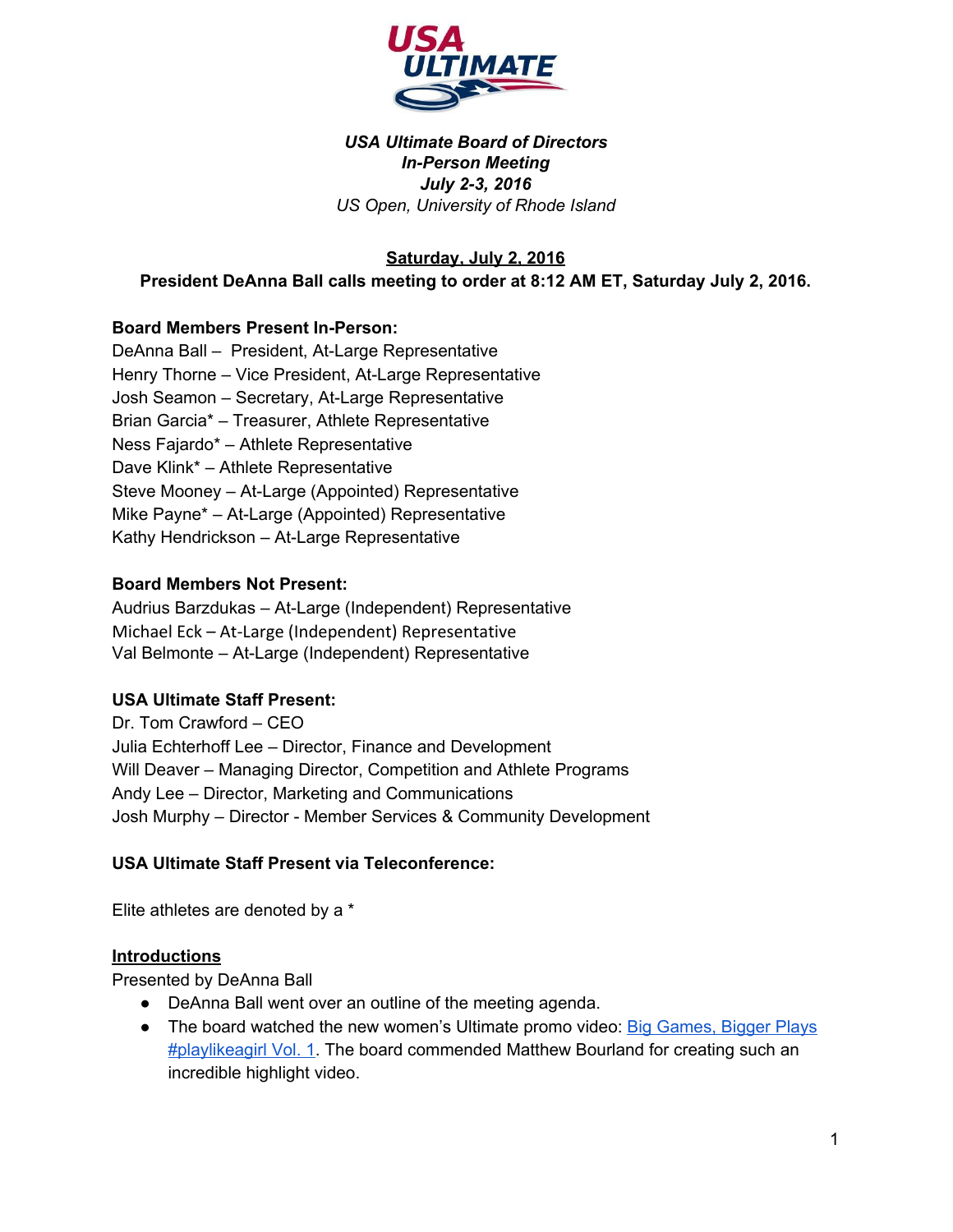# **Financial Update and CEO Report**

Presented by Tom Crawford

- We are performing well against the budget and we're right on forecast.
- Affiliate membership levels are growing and will continue to grow.
- Membership has grown 7.3% so far this year.
- The board discussed marketing strategies.
- Brian Garcia presented the board with the 2015 audited financial statements.
- The board discussed the audit and noted the auditor's staff commendation.
- Henry Thorne moves to approve the 2015 audited financial statements. The motion is seconded by Josh Seamon and passes 9-0-3.
- The board discussed the upcoming 50th anniversary of the sport in 2018. A task force will be created to tour the country to solicit feedback on the 50 year celebration and next strategic plan.

# **Transgender Policy**

Presented by Dave Klink

- Youth Transgender Policy Proposal. [Appendix A]
- Dave Klink gave an outline of the proposal, emphasizing the updated language and youth-specific policies.
- Josh Seamon moves to accept the policy as written. The motion is seconded by Ness Fajardo and passes 8-0-4.

# **New TCT Schedule Update**

Presented by Dave Klink and Will Deaver

- TCT Schedule Proposal US Open Shift. [Appendix B]
- The board discussed the potential impact of shifting events.
- Mike Payne moves to accept the proposal as written. The motion is seconded by DeAnna Ball and passes 9-0-3.

# **Spirit, Observers & Rules Update**

Presented by Will Deaver and Ness Fajardo

- The board was presented with an outline of work that has been done on a forthcoming Language and Communication policy.
- Will Deaver spoke about ongoing work to update the rules.

# **Sunday, July 3, 2016**

# **President DeAnna Ball calls meeting to order at 8:12 AM ET, Sunday July 3, 2016.**

# **Opening Comments**

● Tom Crawford commended Julia Lee for her excellent work.

# **Marketing and Communication Update**

Presented by Steve Mooney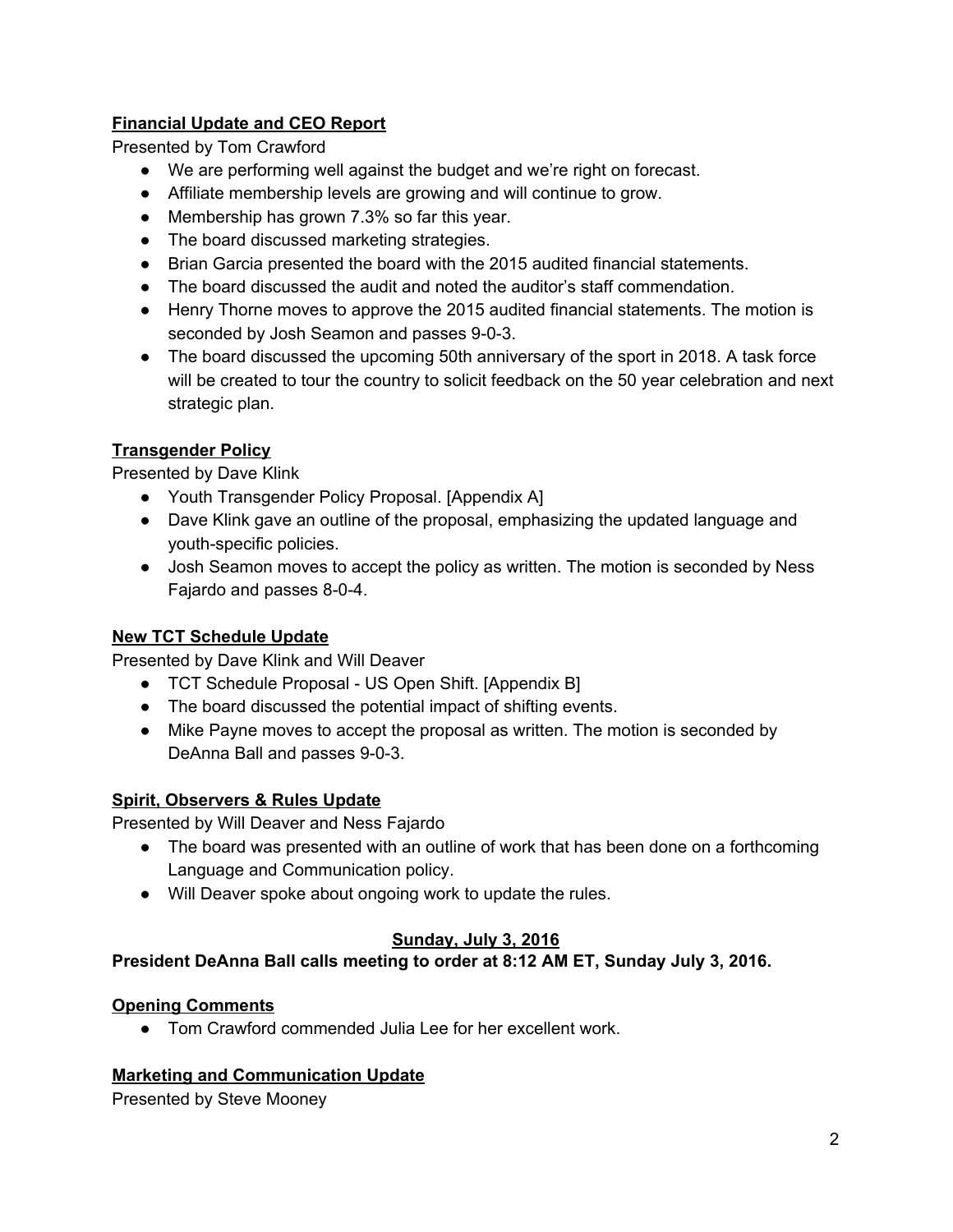- The board heard updates regarding pitches, branding, and measurement.
- The board discussed the current marketing and communication strategy and the best way to move forward.

# **State Organizations Update**

Presented by Josh Murphy

- Our newest SBO, New England Ultimate, is running the US Open.
- The board heard an update covering operations of all three SBOs.
- The board heard plans for starting three more SBOs in the next year.

# **Member Proposal**

Presented by Josh Seamon

- USAU BoD Transparency Proposal [Appendix C]
- Part 3 of the original proposal document as submitted to the Governance and Development Committee was not brought to the full board for consideration since it is against a standard practice of the governance guidelines the USAU board has agreed to follow as given to USAU by the USOC during the time of NGB application and our final approval.
- The board discussed the various details of the proposal.
- Josh Seamon moves to amend Part 1 of the proposal. The motion is seconded by Kathy Hendrickson and passes 8-0-4.
	- *○ "The USAU CEO will publish an index of links to future approved maintain a repository of nonconfidential organizational policies on the USAU website. For policies approved by the Board of Directors, this will include the date of approval, the vote, and a link to the Board Meeting minutes."*
- Josh Seamon moves to accept Part 1 of the proposal as amended. The motion is seconded by Henry Thorne and passes 8-0-4.
- The board discussed providing an informational agenda before each board meeting.
- Josh Seamon moves to accept Part 2 of the proposal as written. The motion is seconded by Ness Fajardo and does not pass 0-8-4.

# **Closing Remarks**

• DeAnna Ball commended the staff on the amount of work they complete on a regular basis.

# USAU Staff Departs

# **The board goes into executive session.**

**DeAnna Ball adjourns the meeting at 12:30 PM ET, Sunday July 3, 2016.**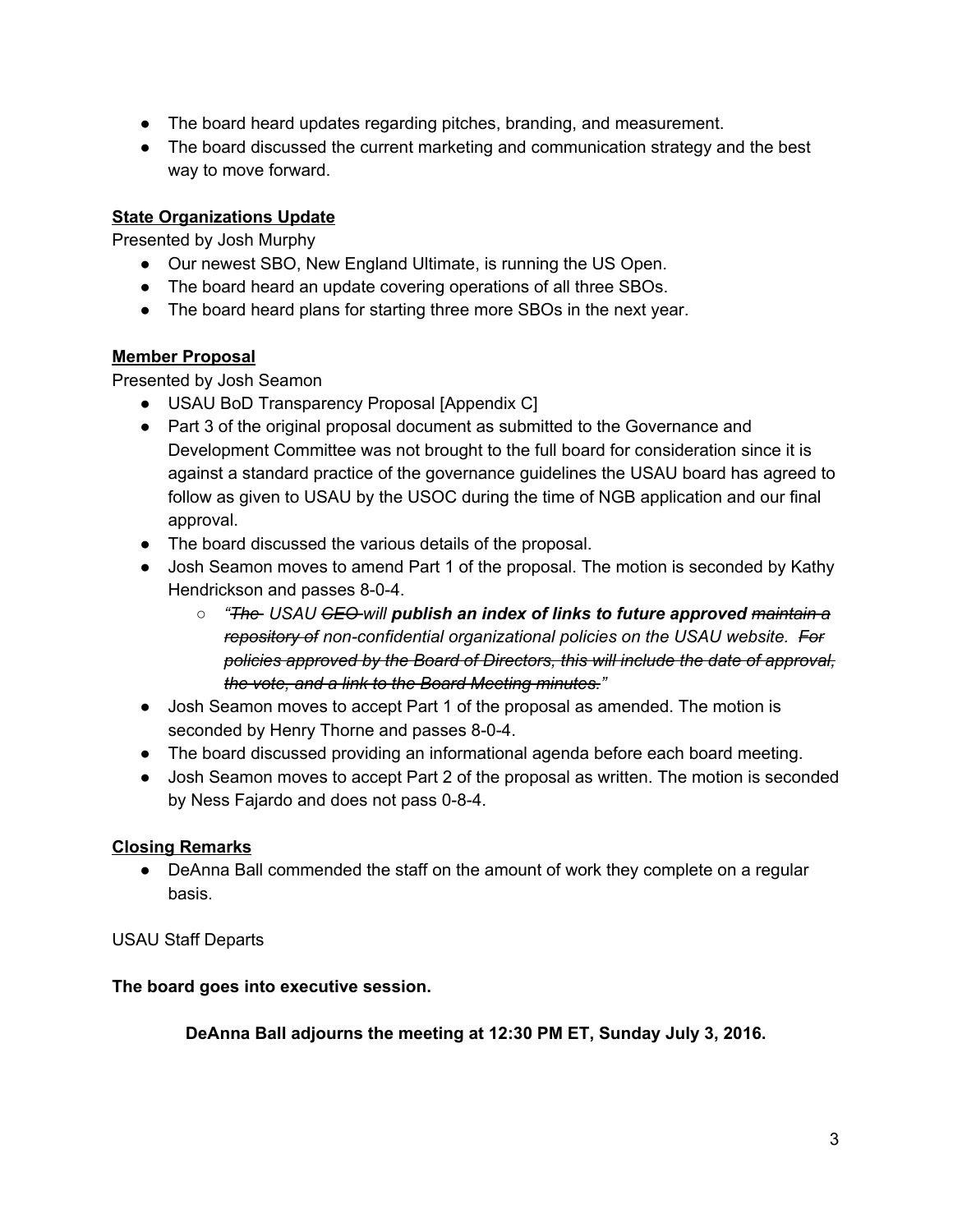### **Appendix A: Youth Transgender Policy Proposal**

**PROPOSAL:** That USA Ultimate modify its transgender policy as it applies to youth Ultimate in order to allow transgender athletes to compete in youth Ultimate in accordance with their gender identities.

### **NAME OF PUBLICATION / Document:** Youth Guidelines

**INTENTION OF PROPOSAL:** See attached.

**Submitter:** Dave Klink and Will Deaver

**Date of Submission:** June 20, 2016

**Proposal directed also to (Board, Committee):** Equity and Diversity Working Group

### **INTRODUCTION**

Proposal: that USA Ultimate modify its transgender policy as it applies to youth Ultimate in order to allow transgender athletes to compete in youth Ultimate in accordance with their gender identities.

USA Ultimate adopted its [transgender policy](http://www.usaultimate.org/assets/1/Page/USA%20Ultimate%20Inclusive%20Transgender%20Policy%20%28app%20ExComm%202.15.12%29.pdf) in 2012. The current policy allows transgender athletes to compete only based on birth gender, unless they undergo hormone treatment. For transgender females, one year of hormone therapy is required before they can compete as female. This policy currently applies to all levels of competition.

USA Ultimate based its policy on the [NCAA policy.](https://www.ncaa.org/sites/default/files/Transgender_Handbook_2011_Final.pdf) But the NCAA policy was adopted from a [report](http://www.nclrights.org/wp-content/uploads/2013/07/TransgenderStudentAthleteReport.pdf) by a think tank composed of leaders from the NCAA, the National High School Federation, transgender student-athletes, and experts on transgender issues from a range of disciplines—law, medicine, advocacy, and athletics. The report actually recommended differing policies for the high school and college levels. At the high school levels, the report recommended that any transgender athlete may participate in accordance with his or her gender identity irrespective of the gender listed on the athlete's birth certificate or other records, and regardless of whether the athlete has undergone any medical treatment. This proposal therefore seeks no more than for USA Ultimate to more accurately follow the recommendations of the leaders and experts who drafted the NCAA policy.

# **PROPOSED USA ULTIMATE TRANSGENDER POLICY LANGUAGE**

All transgender athletes are invited to participate in USA Ultimate competition.

For youth competition, any transgender athlete may participate in accordance with his or her gender identity irrespective of the gender listed on the athlete's birth certificate or other records, and regardless of whether the athlete has undergone any medical treatment. This policy shall not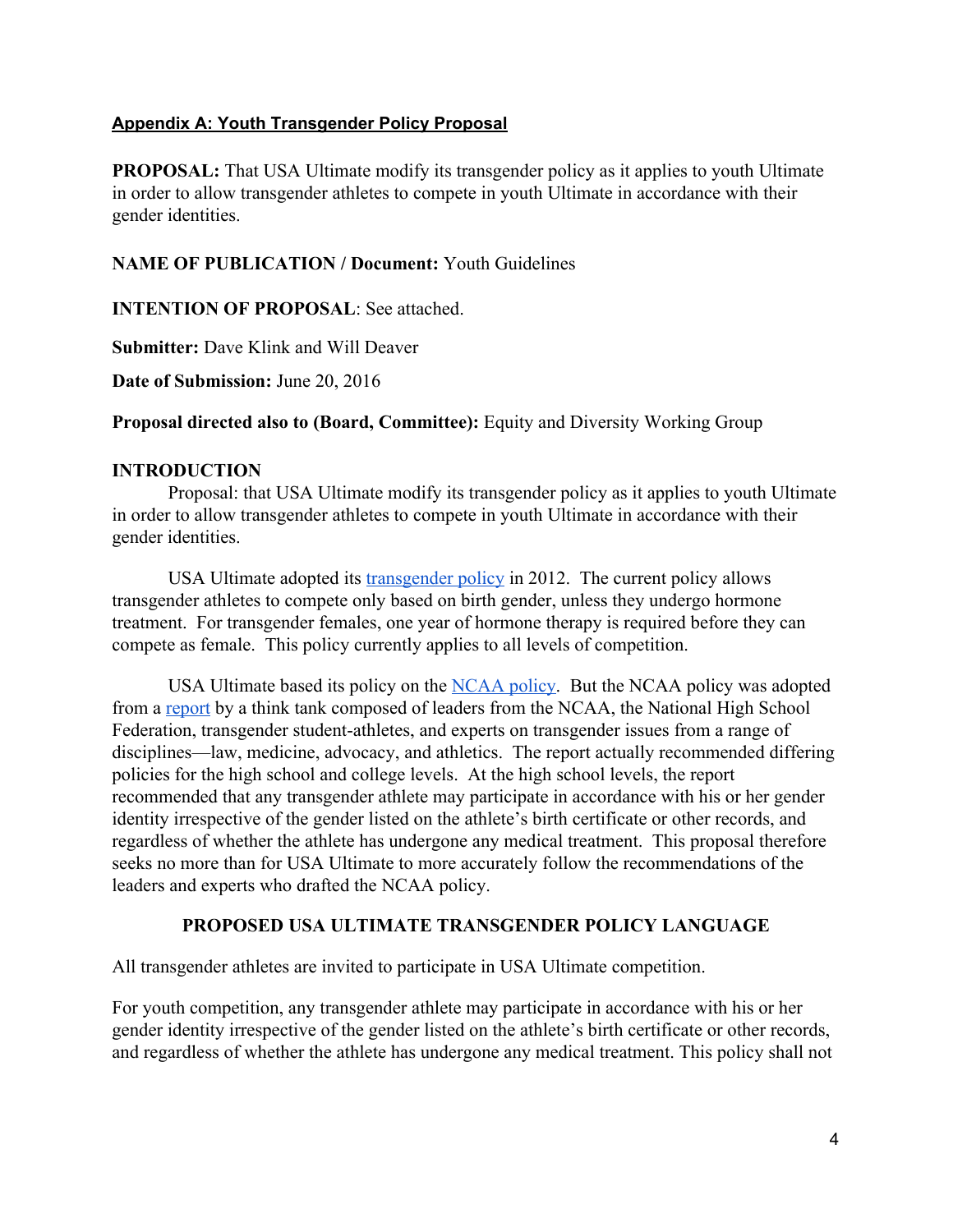prevent a transgender athlete from electing to participate according to his or her assigned birth gender.

For college, club, masters, and other non-youth-specific competition, any transgender athlete who is not taking hormone treatment related to gender transition may participate in USA Ultimate competition in accordance with his or her assigned birth gender, and

A trans male (female to male) athlete:

- Who is not taking testosterone related to gender transition may participate on an open or women's team, or may count towards the female gender ratio on a mixed team.
- Who has received medical treatment with testosterone related to gender transition may compete on an open team or count towards the male gender ratio in mixed competition, but is no longer eligible to compete on a women's team or count towards the female gender ratio in mixed competition.

A trans female (male to female) athlete:

- Who is not taking hormone treatments related to gender transition may not compete on a women's team or count towards the female gender ratio in mixed competition.
- Being treated with testosterone suppression medication related to gender transition may compete on an open team or count towards the male gender ratio in mixed competition, but may not compete on a women's team or count towards the female gender ratio in mixed competition until completing one calendar year of testosterone suppression treatment.

# **OVERVIEW OF OTHER TRANSGENDER POLICIES**

USA Ultimate based its current transgender policy on the 2011 [NCAA policy.](https://www.ncaa.org/sites/default/files/Transgender_Handbook_2011_Final.pdf) But as discussed in the introduction, the NCAA policy is designed for intercollegiate competition, not youth competition, and [its authors actually recommend policies](http://www.nclrights.org/wp-content/uploads/2013/07/TransgenderStudentAthleteReport.pdf) in line with this proposal for high school competition, allowing transgender athletes to compete in accordance with their gender identities.

The [International Olympic Committee](http://www.olympic.org/documents/reports/en/en_report_905.pdf) has a more restrictive policy, which it adopted in 2004, and which some sports organizations in the US follow. It requires gender reassignment surgery and legal recognition of the assigned gender, in addition to multiple years of hormone therapy. But this policy was designed with the olympics in mind, not youth competition. And as explained in the [think tank report,](http://www.nclrights.org/wp-content/uploads/2013/07/TransgenderStudentAthleteReport.pdf) while the IOC deserves credit for its pioneering effort to address the inclusion of transgender athletes, medical experts have identified serious flaws in the IOC policy, especially its requirement of genital reconstructive surgery, which lacks a well-founded medical or policy basis. Most transgender people—even as adults—do not have genital reconstructive surgery, and whether or not a transgender person has genital reconstructive surgery has no bearing on their athletic ability.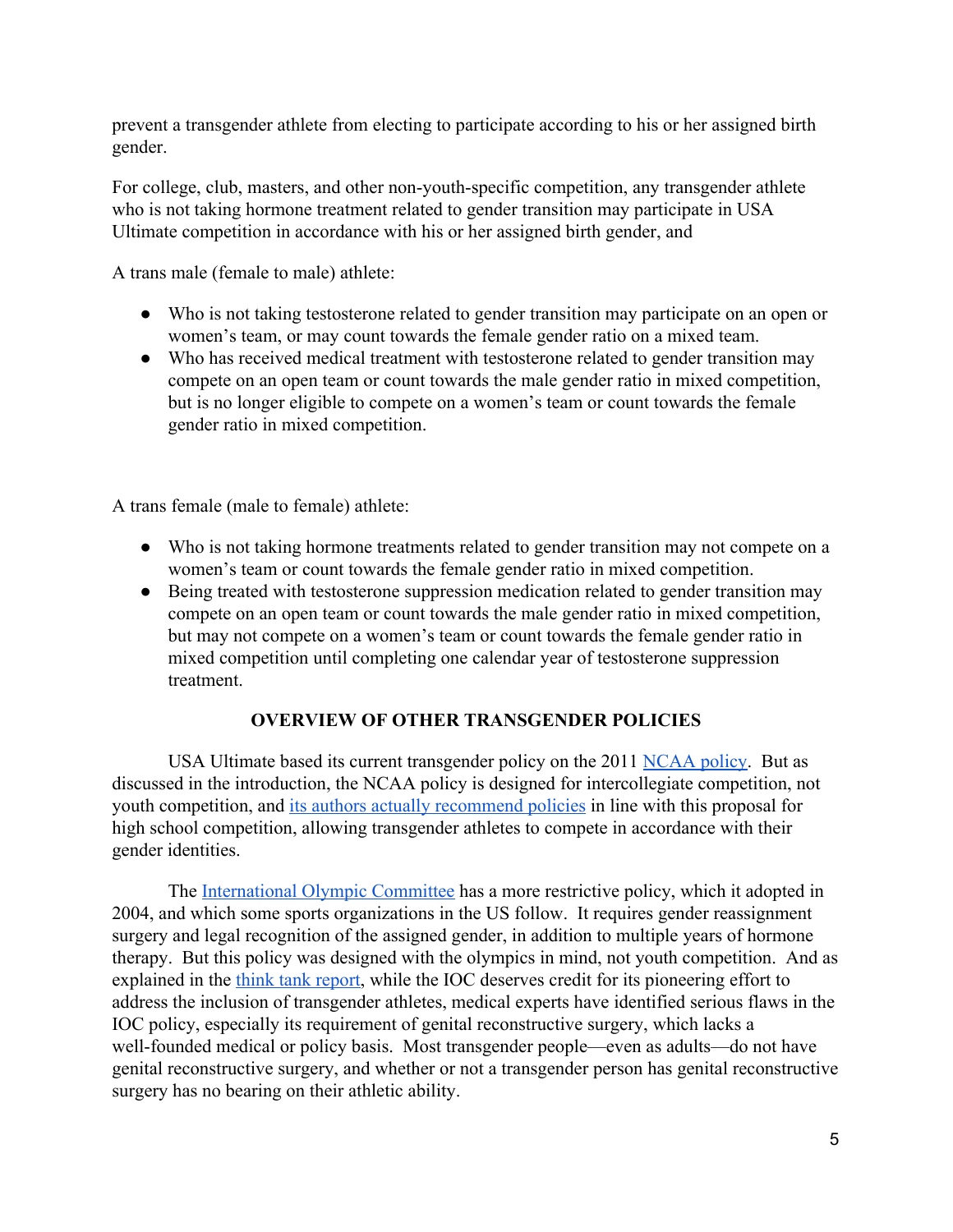[USA Swimming](http://media.wix.com/ugd/2bc3fc_2dd9480f771b45a48537f742e35a965c.pdf) and [US Soccer](http://media.wix.com/ugd/2bc3fc_d4601f281da449648ca4c60d0d81a526.pdf) both have less restrictive policies at the non-professional levels which are similar to the proposed youth policy. They allow a minor transgender athlete to participate according to his or her gender identity, irrespective of the gender listed on the athlete's birth certificate or other records and regardless of whether the athlete has undergone any medical treatment. The existence of these policies in these popular American sports should embolden USA Ultimate to adopt a similar policy.

[USA Boxing](http://media.wix.com/ugd/2bc3fc_097c27dfc6784e9eb89d7c5ab44dd399.pdf) and [USA Gymnastics](http://media.wix.com/ugd/2bc3fc_2a79ff51fb2f40a6ac0c1ad4a2493543.pdf) have policies similar to the IOC policies for post-pubescent athletes, but their policies are much less restrictive (more in line with USA Swimming) for prepubescent athletes.

State high school sports organizations in the United States have a wide range of policies. An online resource, [Trans\\*Athlete,](http://www.transathlete.com/#!k-12/c4w2) tracks the various policies by state. Roughly 13-15 states (including USA Ultimate's home state of Colorado) have inclusive policies similar to the recommended policy. A similar number of states have policies which require hormone treatments or other restrictions which are very difficult or inadvisable for minor athletes to meet. And a similar number of states have no policy at all. Finally, a minority of approximately 7 states have highly restrictive policies similar to or even more restrictive than the IOC policy.

#### **DISCUSSION**

Guidelines developed for adult transgender athletes requiring hormone therapy or surgery cannot be effectively applied to children. Transgender children generally do not undergo medical treatment other than living in their affirmed gender role. It is imperative for the health and well being of children with this complex medical condition that they be allowed to live fully in the appropriate gender role in all aspects of their lives, including when participating in social activities such as sports. Requiring medical treatments such as hormone therapy or surgeries before permitting a young child to participate in sports in their affirmed gender role would effectively exclude them from participation, since young children cannot receive such treatments prior to the onset of puberty, and frequently do not receive such treatments until adulthood. The current USA Ultimate policy requiring hormone therapy is therefore problematic at the youth levels.

*All young people should have the opportunity to play recreational sports and have their personal dignity respected. Transgender young people are no different. In fact, because transgender young people often must overcome significant stigma and challenges, it would be particularly harmful to exclude them from the significant physical, mental and social benefits that young people gain by playing recreational sports. The impact of such discrimination can be severe and can cause lifelong harm. In contrast, permitting transgender children and youth to participate in recreational sports in their affirmed gender can provide an* enormous boost to their self-confidence and self-esteem and provide them with *positive experiences that will help them in all other areas of their lives.*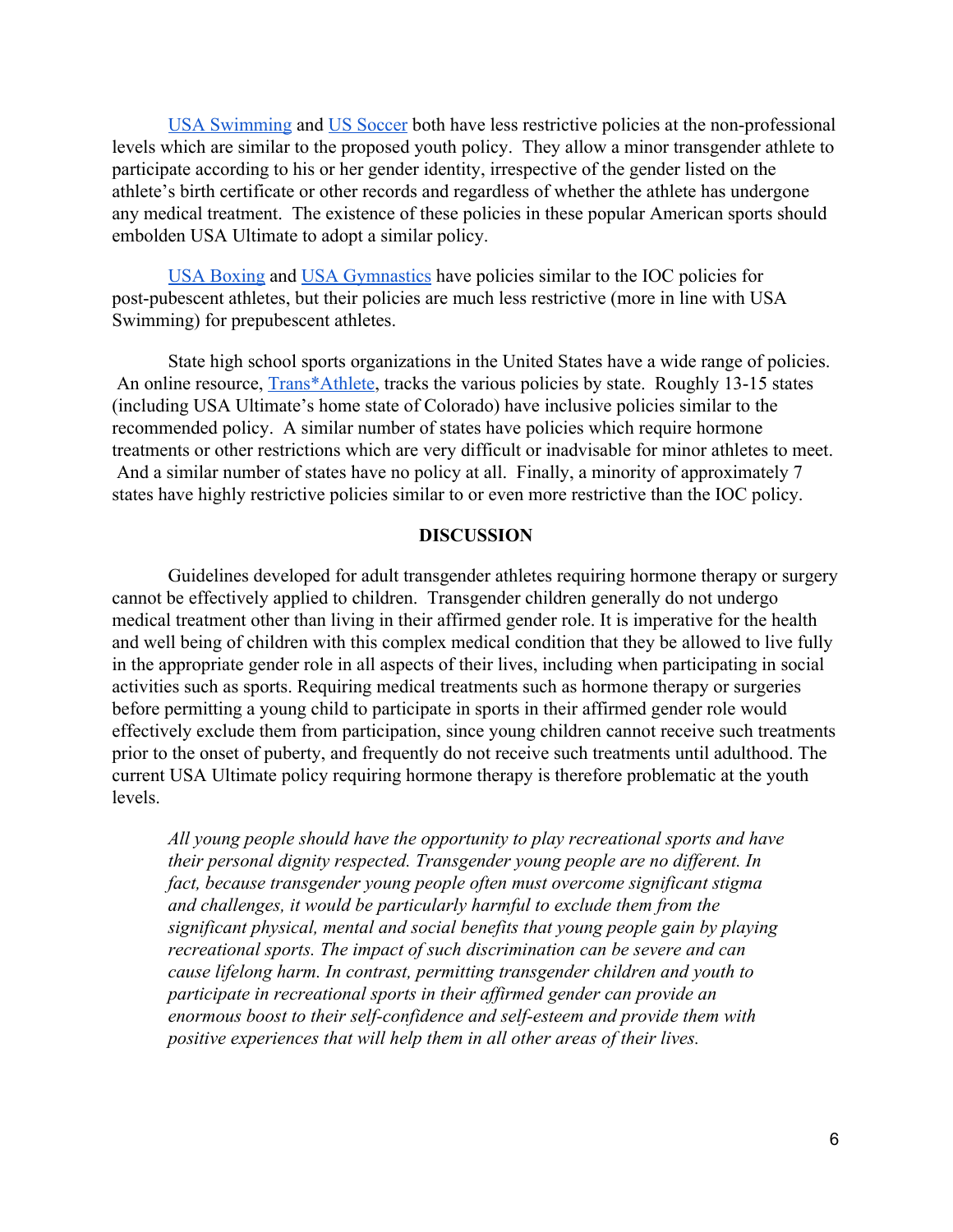Transgender Law & Policy Institute, [Guidelines for Creating Policies for Transgender Children](http://media.wix.com/ugd/2bc3fc_6cd03b8e19147c71c0153c81e96babcb.pdf) [in Recreational Sports.](http://media.wix.com/ugd/2bc3fc_6cd03b8e19147c71c0153c81e96babcb.pdf)

One of the chief concerns expressed by skeptics of policies such as the proposed policy is that gender segregation in sports is important because of unfair physical advantages. This leads to concerns about competitive integrity and also concerns about safety of athletes. Most existing policies for adult transgender athletes focus on the competitive advantage that male hormones may provide. In preadolescent children, however, hormonal levels do not differ significantly between the sexes. Therefore, girls and boys are on physiologically equal footing prior to puberty. Gender segregation in children's sports is therefore purely social.

It is true, though, that many high school athletes have entered puberty and physiological differences between males and females may be beginning to create physical disparities along gender lines. On the other hand, this is a time of awkward physical transition for most young people, and few high school athletes come close to realizing their athletic potential before college. And indeed, a significant portion of any physical advantage which boys may be perceived to have over girls at this level could also be attributed to gender stereotypes and the results of social engineering. Boys are encouraged more than girls to be physically daring and adventurous and to play sports.

It is also important to note that the individual variations with respect to physical ability are much wider within each gender than they are in terms of differences between genders. Transgender athletes experience the same variations in size, strength, and physical ability. The notion that all (or even most) transgender females are over six feet tall, for example, is merely stereotyping. Even at adult levels, the vast majority of transgender females, even without medical treatment, will have physical attributes and abilities which fall somewhere within the female range.

An important area of inquiry at the high school level is: what are the primary goals of high school athletics? This author would humbly suggest that it is more important for high school athletics to teach young people valuable lessons, boost their self-esteems, and help participants forge friendships and find acceptance, than it is for high school athletics to definitely determine a winner at all costs. This is not to say that this transgender policy will prevent high school athletics from picking a winner - to the contrary, the sky has not fallen in states such as Colorado which allow transgender high school athletes to compete based on their gender identities. On the flip side, policies which effectively exclude transgender athletes certainly do cause failures to achieve the truly important goals discussed above.

The [think tank report](http://www.nclrights.org/wp-content/uploads/2013/07/TransgenderStudentAthleteReport.pdf) reasoned as follows:

*High school-based athletics programs are part of a broad educational curriculum and the focus should be on enabling participation – not restricting it – for all* students. Adopting well-informed and inclusive policies for the participation of *transgender athletes according to their affirmed gender identity is consistent with the educational values of equity and fairness for all students.*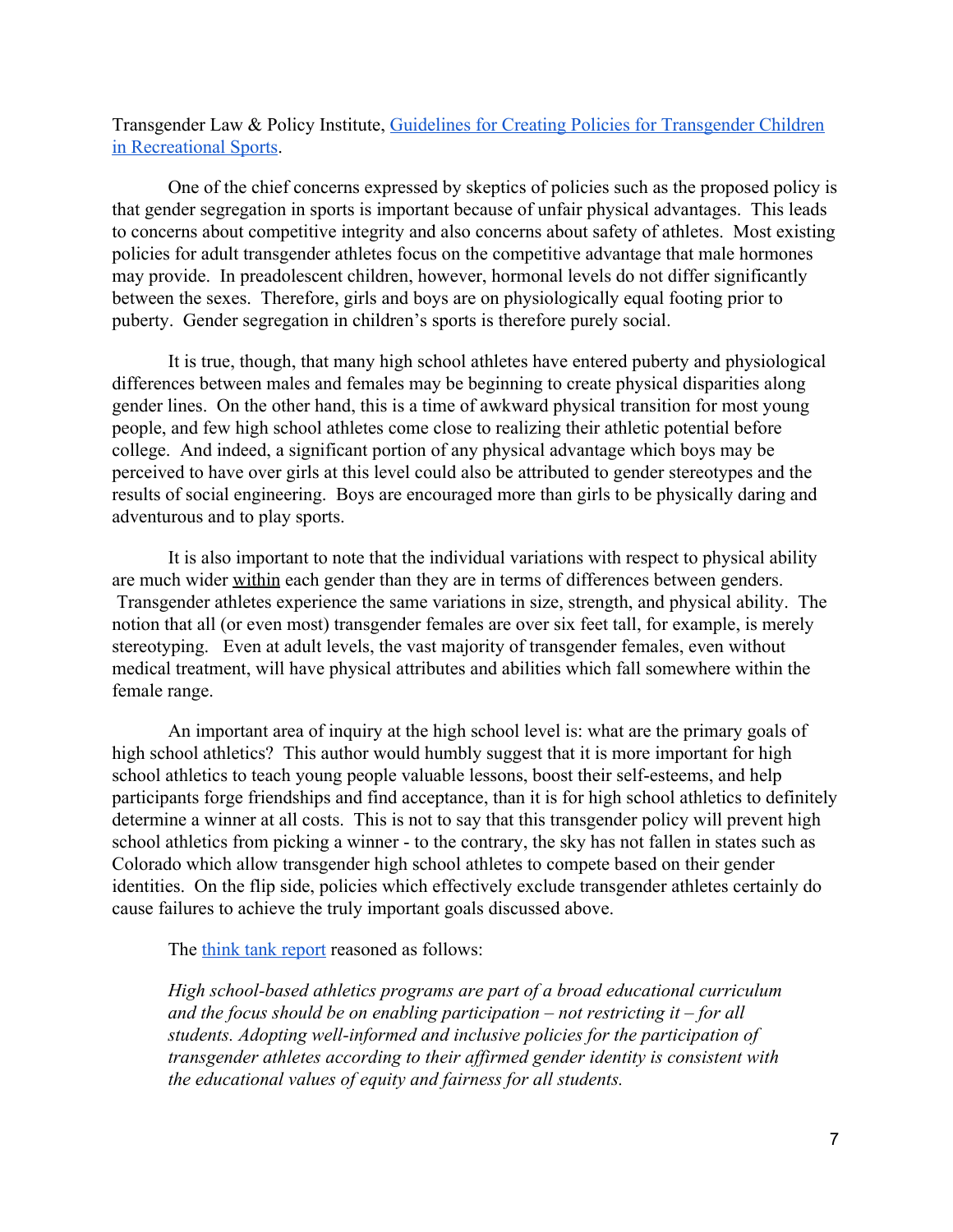*[Concerns about safety are] based on an assumption that transgender girls are bigger, stronger and unable to exercise adequate body control resulting in an increased risk of injury to other participants. Though there are generalized differences in post-pubescent male and female bodies, there are also large overlaps in height, weight and strength among biological boys and girls. Moreover, taller, bigger, stronger athletes compete against shorter, smaller, less strong athletes every day in girls and boys sports except in sports like wrestling where competition is organized according to weight. Concern about maintaining 'competitive equity' is one of the most often expressed reservations about transgender girls competing on girls teams. As with concerns about safety, several assumptions are embedded in this concern: That transgender girls are always more skilled, stronger and bigger than their nontransgender teammates and opponents. There is no research to support the contention that enabling a transgender girl to play on a girls team creates a competitive imbalance. In reality, the overlap in skill and performance in sports among biological males and females and the wide variance within each gender group are important considerations to remember in addressing concerns about competitive equity. Concerns about competitive equity also perpetuate a gender stereotype that assumes that anyone with a male body will outperform anyone with a female body. As girls and women take advantage of increased opportunities to participate in sports, performance gaps between girls and boys have decreased.*

…

Another concern sometimes expressed by critics of policies such as the proposed policy is that they might result in a plague of male-gendered athletes opting to disingenuously compete as females expressly to win state championships or get more playing time. Again, this has not been an actual problem in states with policies which do not require medical treatment. Granted, states with such policies do sometimes put procedures in place which would make it more difficult for an athlete to pretend to be transgender, such as requiring letters or other evidence from parents, medical providers, or other responsible adults who know the young athlete and can testify to his or her sincerely held gender identity. Though frankly, such procedures likely do more to make the critics feel better than they do to prevent transgender fraud - they are solutions in search of a problem which has not yet been established to actually exist. In the entire 40 year history of "sex verification" procedures in international sport competitions, no instances of such "fraud" have been revealed.

It is important for policy-makers to understand that transgender girls (who were *assigned a male gender at birth) are not boys. Their consistent and affirmed gender identity as girls is as deepseated as the gender identity of non-transgender girls. The belief that transgender girls are not "real" girls is sometimes expressed as a concern that allowing transgender girls to compete on girls teams displaces opportunities for "real" girls to participate. The fear that nontransgender boys will pretend to be girls in order to "dominate" girls teams*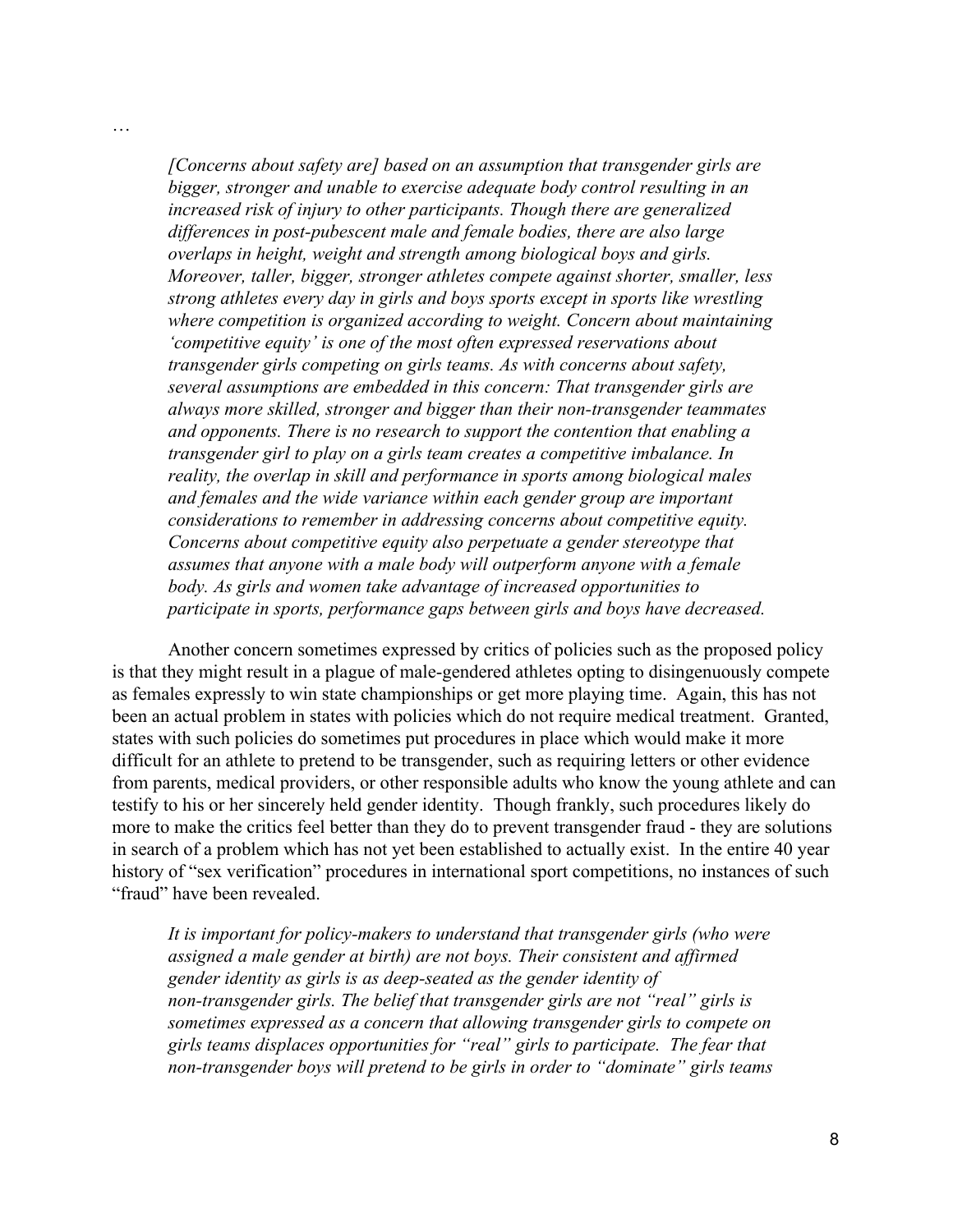*has never been an issue at any level of sport and should not be used as a justification to restrict the participation of transgender students.*

*…*

*[T]he decision to transition from one gender to the other—to align one's external gender presentation with one's internal sense of gender identity—is a deeply significant and difficult choice that is made only after careful consideration and for the most compelling of reasons. Gender identity is a core aspect of a person's identity, and it is just as deep seated, authentic, and real for a transgender person* as for others. Male-to-female transgender women fully identify and live their *lives as women, and female-to-male transgender men fully identify and live their lives as men. For many transgender people, gender transition is a psychological and social necessity. It is essential that educators in and out of athletics understand this.*

#### [Think Tank Report.](http://www.nclrights.org/wp-content/uploads/2013/07/TransgenderStudentAthleteReport.pdf)

An important trend to be aware of is that a growing number of transgender youth are now undergoing medically guided treatment prior to adulthood. They likely are not taking testosterone hormone therapy as the current USA Ultimate policy would require, but they may be taking hormone blockers to protect them from the trauma of undergoing puberty in the wrong gender and acquiring unwanted secondary sex characteristics. Transgender girls who transition in this way do not go through a male puberty at all (and therefore do not develop any perceived male physical advantage). But before allowing a policy to hinge on such treatments at the high school level, keep in mind that the field of transgender youth medical interventions is a relatively young and controversial one, and reasonable medical professionals (and certainly parents, both reasonable and unreasonable) may disagree over whether to intervene at all before the patient (child) reaches an age to make a more informed decision (or in the case of some parents, ever). Also keep in mind that requiring a transgender female to take testosterone, or any other medical treatment, for a year before competing as a female, even if they do choose to undergo such treatment, would exclude them from competing for a significant portion of their high school tenure.

#### **PROCEDURAL NOTES**

USA Ultimate's current Transgender Policy does not discuss procedures for its administration. For example, under the current policy, what evidence, if any, does an athlete need to submit regarding the receipt of medical treatment in order to compete as the opposite gender from which the athlete previously competed? If evidence is required, who makes the determination of whether this evidence is sufficient? Perhaps USA Ultimate has such procedures in place, but just does not list them in the language of its public transgender policy. Because the current USA Ultimate policy language does not delve into procedure, this proposed policy remains consistent with that approach keeping the policy short and simple, more useful for giving a general idea of USA Ultimate's position and providing guidance to other affiliated organizations such as state organizations, tournament directors, etc. Even so, if such procedures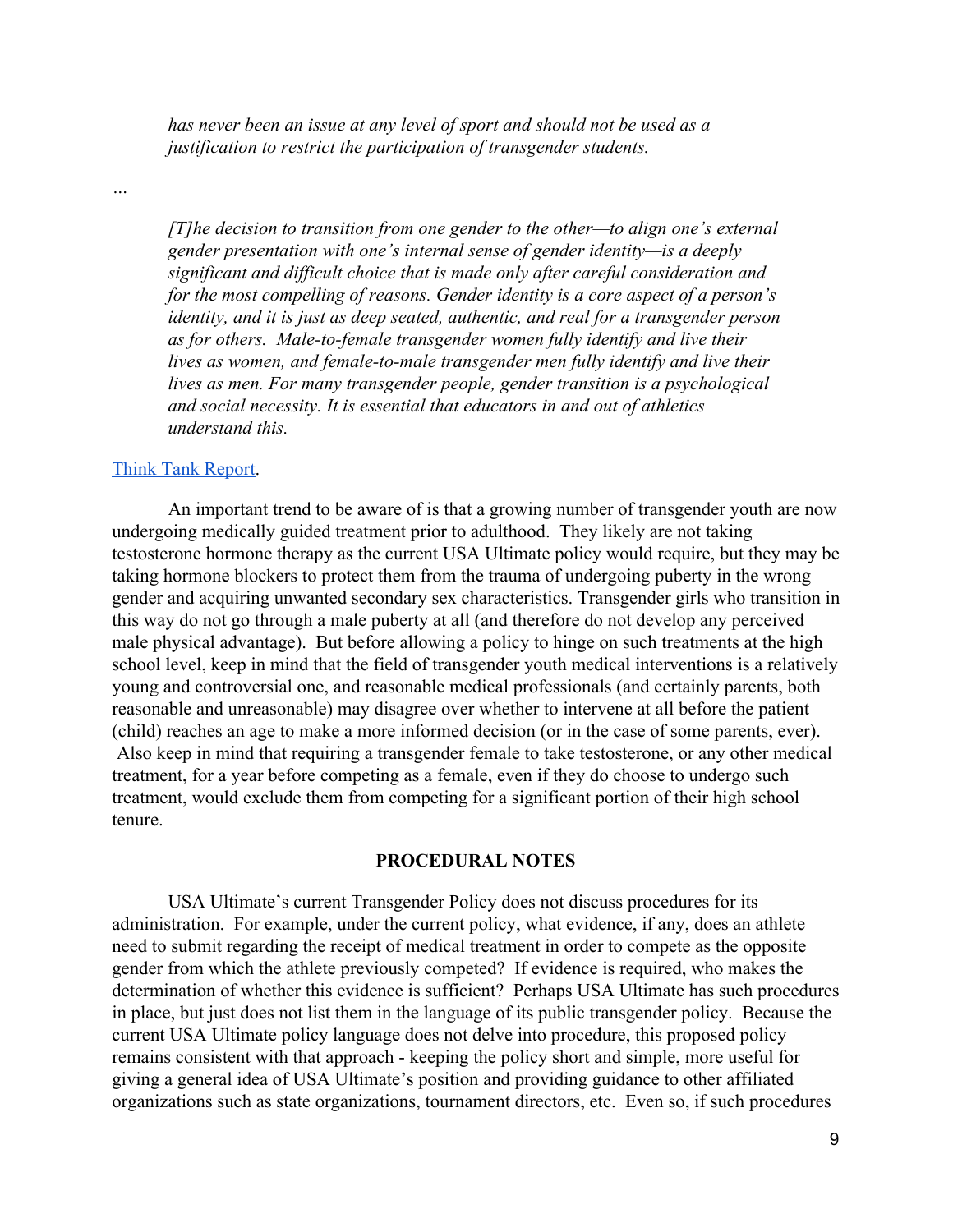do not currently exist, then it is the recommendation of the author of this proposal that USA Ultimate create procedures to enforce and implement its Transgender Policy, particularly at the adult levels where a year of hormone treatment is required for transgender females. Should USA Ultimate ever receive a challenge to allowing an athlete to participate based on gender, it will need some sort of procedure at that point, and it would likely be better to have one in place already rather than to attempt to create one during a controversy. Whether these procedures end up in the policy language or in some other document available on request is up to USA Ultimate to decide.

In thinking about procedures at the youth level, the [think tank report](http://www.nclrights.org/wp-content/uploads/2013/07/TransgenderStudentAthleteReport.pdf) does note a difference between the high school level and younger levels. It explains:

*Assuming that boys have an automatic advantage over girls is particularly false with respect to prepubescent children, where gender plays virtually no role in determining relative athletic ability. For that reason, we strongly recommend that school and recreational sports adopt the policy recommended by the Transgender Law and Policy Institute and endorsed by Gender Spectrum. Transgender Law and Policy Institute, Guidelines for creating Policies for transgender children in recreational Sports (2009).*

Essentially, this means that while it might make sense to put procedures in place which could require a high school athlete to provide evidence of his or her gender identity if it is challenged or in order to transition to compete under a different gender, any evidentiary requirements should be lower for younger, prepubescent age groups.

Should USA Ultimate decide to develop such procedures at the high school level, then the [think tank report](http://www.nclrights.org/wp-content/uploads/2013/07/TransgenderStudentAthleteReport.pdf) and the [NCAA policies c](https://www.ncaa.org/sites/default/files/Transgender_Handbook_2011_Final.pdf)ould both be valuable resources for such procedural guidance. This author would again note, though, that many of these procedures requiring youth athletes to jump through hoops merely to compete in their affirmed gender are arguably solutions in search of non-existent problems. With that stated, reasonable people may disagree over the extent to which USA Ultimate should require evidence of an athlete's affirmed gender. Requiring a higher level of evidence, including letters from parents, medical providers, and others attesting to the student's affirmed gender would, if nothing else, be politically expedient in certain circles. Just don't put in so much red tape that you are discouraging transgender athletes from competing or making them feel ostracized.

Finally, as a matter of procedure, USA Ultimate should keep in mind that there are confidentiality concerns to observe with athlete's medical information and gender identities. Furthermore, particularly at the youth level, state organizations, coaches and school administrators may require guidance on best practices to accommodate transgender athletes respectfully. Both the [think tank report](http://www.nclrights.org/wp-content/uploads/2013/07/TransgenderStudentAthleteReport.pdf) and the [NCAA policies a](https://www.ncaa.org/sites/default/files/Transgender_Handbook_2011_Final.pdf)ddress these concerns and provide recommendations.

#### **CONCLUSION**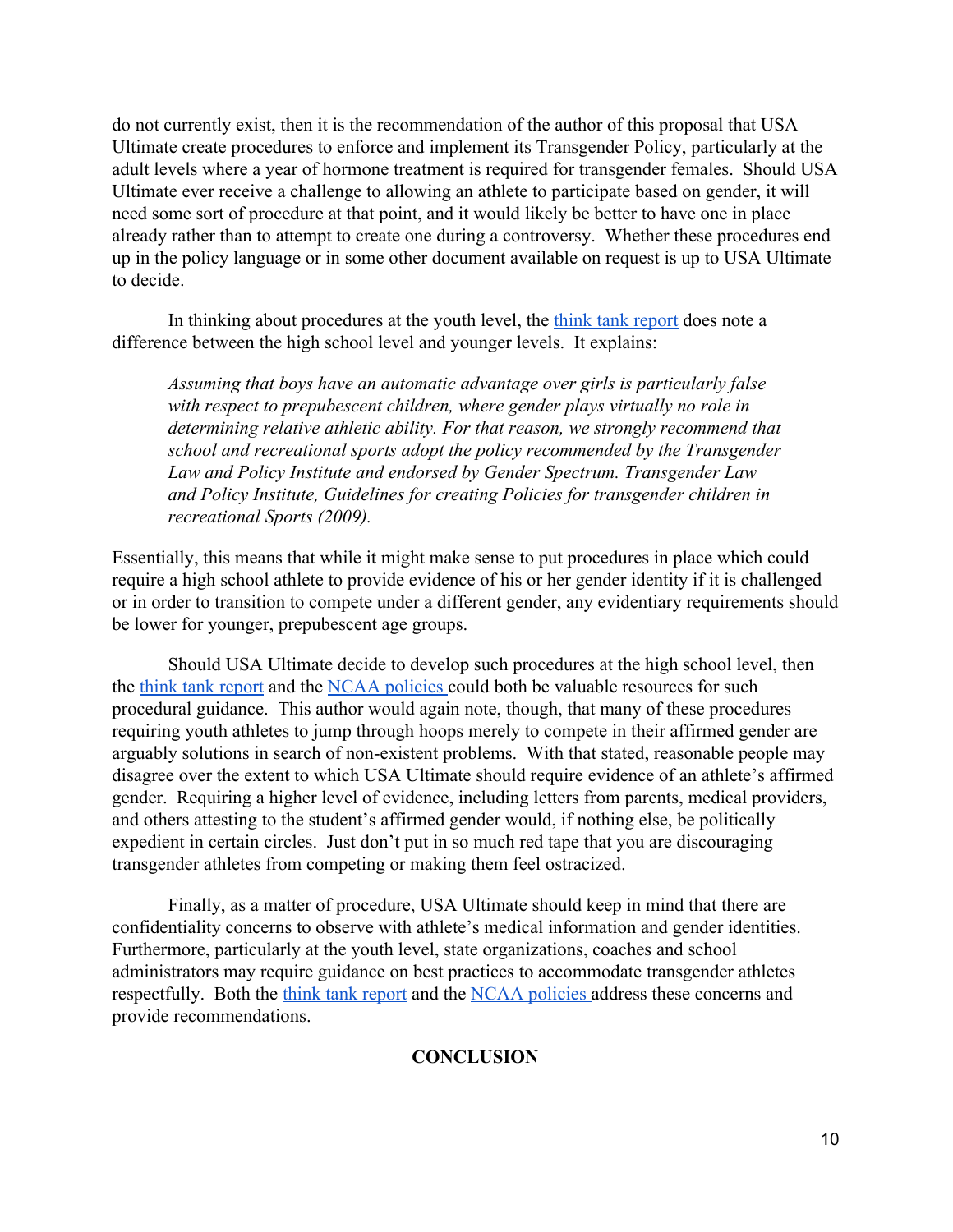Ultimate should be available to all youth athletes, including transgender youth. The recommendation that USA Ultimate modify its transgender policy as it applies to youth Ultimate in order to allow transgender athletes to compete in youth Ultimate in accordance with their gender identities without requiring medical treatment, is important to ensure that Ultimate is available to youth transgender athletes. As discussed above, it is also the best-reasoned policy, recommended by the very leaders and experts who drafted the NCAA policy on which the current USA Ultimate policy was based.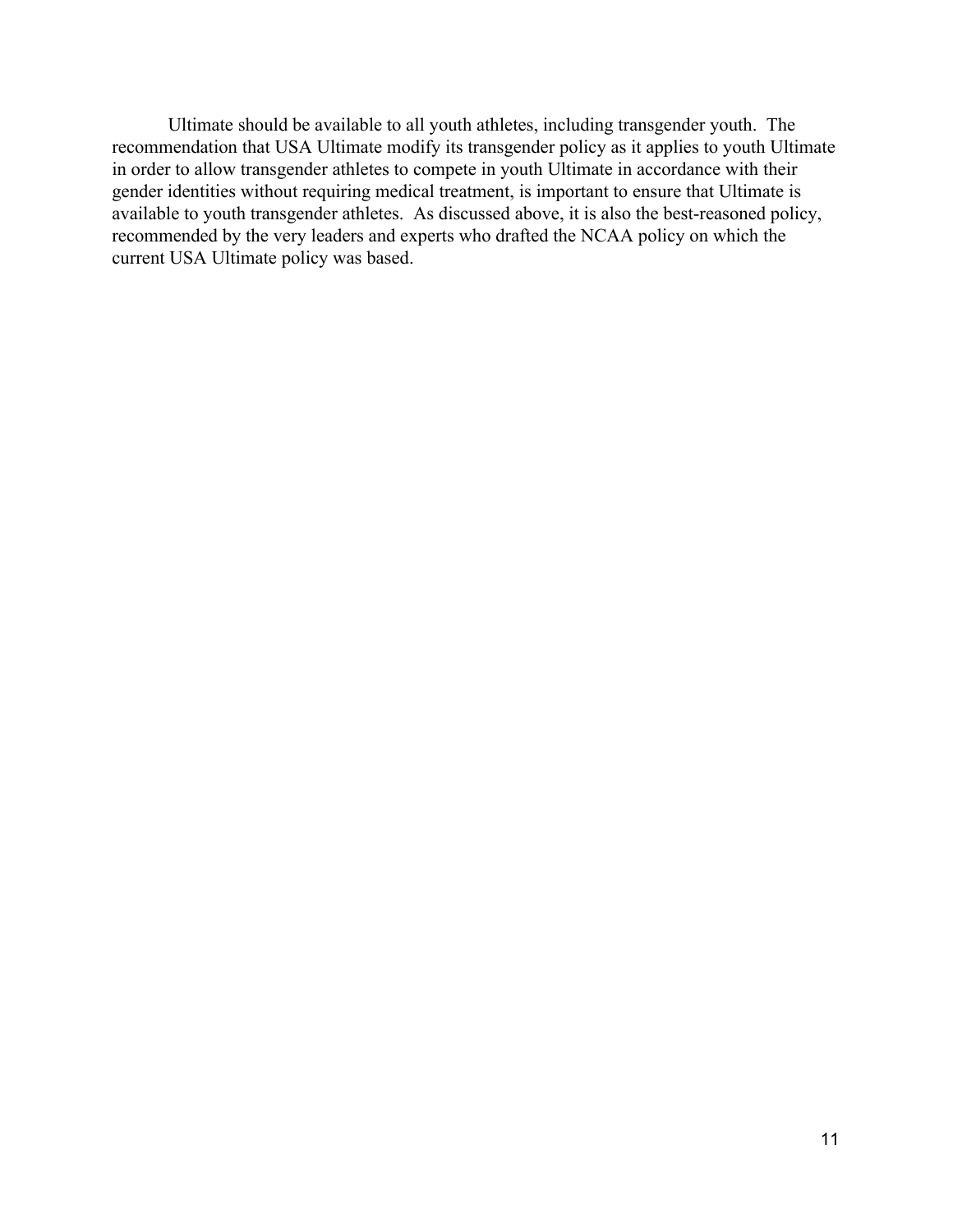# **Appendix B: TCT Schedule Proposal US Open Shift**

**PROPOSAL:** 2017 Triple Crown Tour Schedule and Shifting the US Open to August and Merging with the YCC.

**NAME OF PUBLICATION / Document:** Triple Crown Tour Guidelines (2017 and beyond).

**PROPOSED MOTION:** That, beginning in 2017, the Regular Season of the Triple Crown Tour shall run from early June through Labor Day, the US Open shall be shifted from July 4 weekend to early August and combined with the Youth Club Championships, and the timing of the other Triple Crown Tour events shall be adjusted by the Club and Competition Working Groups to accommodate this shift. The Post Season of the Triple Crown Tour shall then run from Sectionals in early September through the National Championships in October.

### **INTENTION OF PROPOSAL:** See attached.

**SUBMITTER:** David Klink, on behalf of the Competition and Club Working Groups.

**DATE OF SUBMISSION:** June 20, 2016.

# **Proposal 2016.XX 2017 Triple Crown Tour Schedule and Shifting the US Open to August and Merging with the YCC**

**Recommended by the Competition Working Group and Club Working Group**

**Introduction.** The US Open is the first prong of the USA Ultimate (USAU) Triple Crown Tour (TCT). It is an international event featuring teams from across the world traveling to the U.S. to compete against the best teams in North America in the women's, mixed, and men's club divisions. ESPN currently covers the semifinals and finals of the tournament. USAU has also run a convention and held its quarterly Board meeting in conjunction with the event. The US Open is an "all hands on deck" event for USAU staff, with almost the entire staff attending the event every year. Since its inception in 2012 through the current club season, the US Open has occurred on July 4th weekend. This has presented a number of challenges, and there is significant momentum for change coming from multiple stakeholders. The Competition Working Group and the Club Working Group (the Working Groups) recommend, beginning in 2017, that the US Open be moved to the first weekend in August and combined with the Youth Club Championships.

**The Challenges of July 4th.** Although July 4th weekend does provide unique opportunities to tap into holiday events in local communities, it is also an expensive weekend for travel, and it is a time for many family gatherings as well. This puts financial and personal strains on athletes, organizers, and USAU and its staff, who attend this event year after year. July 4th is also relatively early in the club season, and teams are not yet prepared to put forth their best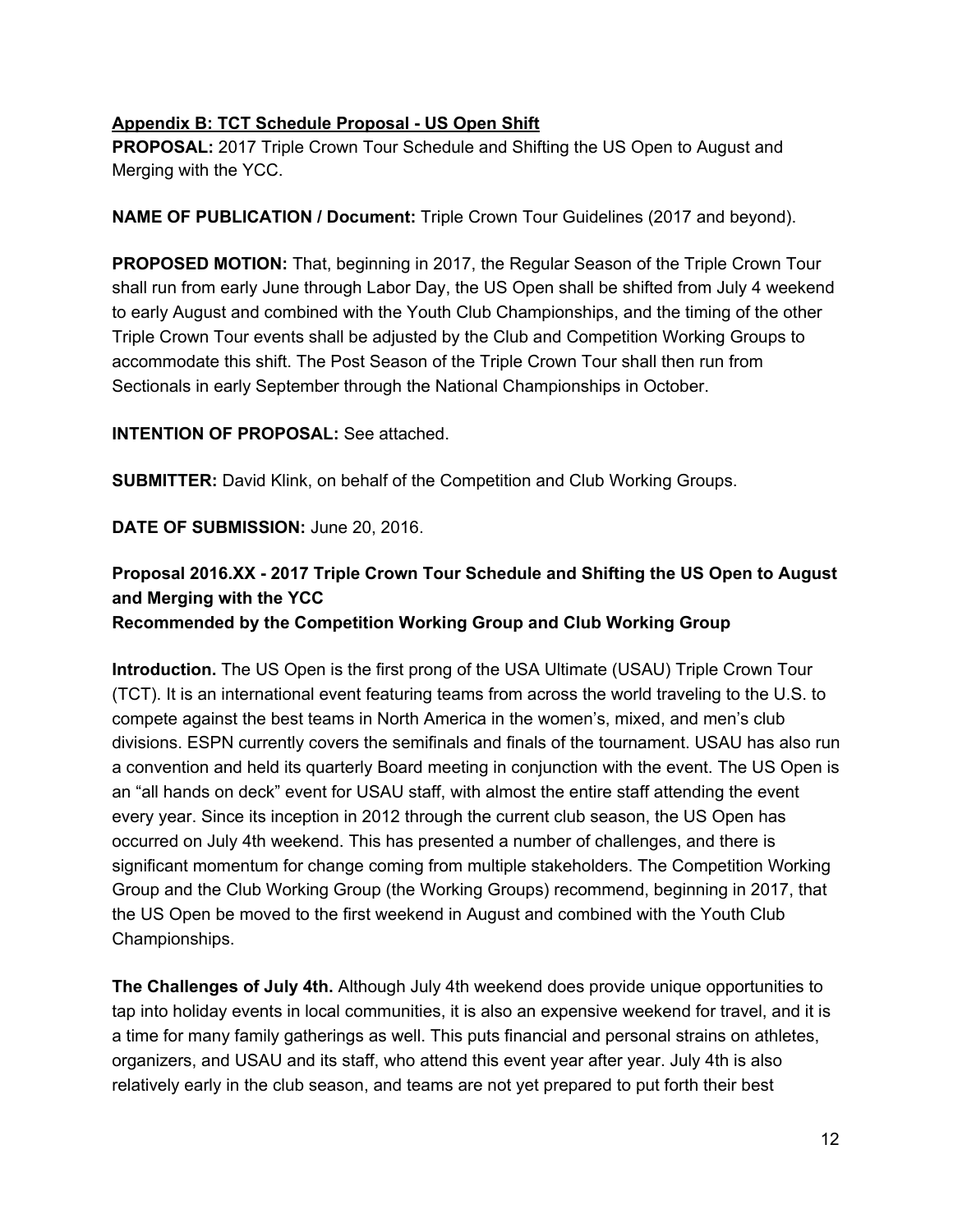performances, further lowering player satisfaction with attending the event. And indeed, in contrast to USAU's later season events, the US Open is relatively unpopular for teams who are not required to attend, as well as those who are.

**The Advantages of Combining with YCCs.** YCCs is another event requiring extensive USAU staff participation. It is actually USAU's largest event, with over 70 youth teams. Though few venues in the country can accommodate such a large event, much less handle adding 36 club teams on top of that, the current venue of the National Sports Center in Blaine, Minnesota - a central location could accommodate it, as could several others. It could also create a scenario where 1,400+ young athletes are given a break in their competition schedule to be inspired by the club division finals, packing the stadium for an electric atmosphere which enhances the broadcasting product and creates a truly special event for all involved. YCCs also occurs at an ideal time on the TCT schedule - early August - where teams are closer to peaking for the championship series and are hungry for meaningful competition. And though athletes might need to miss a day or two of work, a weekend in early August would be more affordable and more manageable on a personal level than July 4th for athletes, organizers, and staff to attend on an annual basis. And while the convention would be best attended during the winter months, early August is a better time than a holiday weekend to draw attendees. From a visibility perspective, early August remains an ideal window to market to broadcasters, and USAU's marketing staff are on board with the change. From the perspective of international teams, early July and early August are comparable in terms of the number of international teams to expect to attend the event, and may actually work better for some key countries like Japan. From the perspective of USAU's youth staff, combining the US Open with YCCs would create wonderful opportunities for youth athletes to interact with the best players in the world, and possibly international youth teams as well.

**Other Considerations.** The Working Groups have carefully considered how the TCT schedule could look if the Board approves of this change. The timing of the other TCT events would need to be tweaked to accommodate the move, but the Working Groups are confident these changes will meet the goals of the TCT. A high level proposed TCT schedule is included below. With that stated, the Competition Working Group and USAU staff have determined that, unless the Board decides otherwise, the only Board-level decision required at this juncture is whether to approve of the shift of the US Open to August and to approve of the general timing of the season to start in June and end in October. The other changes which would flow from it would be made "in the weeds" by the Staff and the Working Groups and would be informed by a number of factors which would be specific to the annual calendar and international schedule.

Note: If the Pro Flight Finale were to be included in a new broadcast partnership, there would likely be budgetary implications involving more direct staff management of the event. Evaluation of those impacts would be done in conjunction with evaluation of the broadcast agreement.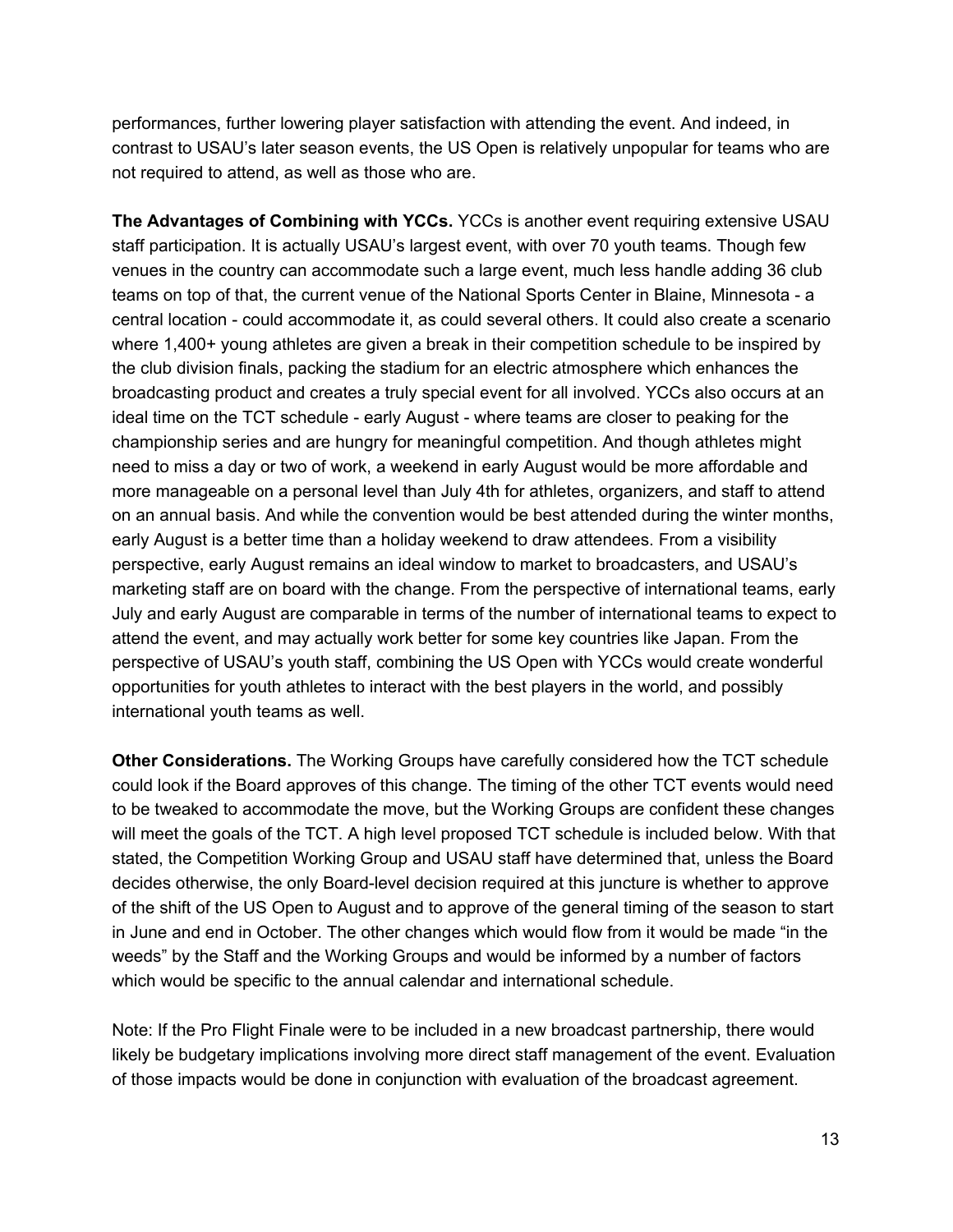| <b>Timing</b>           | <b>Events</b>                                              |
|-------------------------|------------------------------------------------------------|
| June-August             | Independent USAU-sanctioned Regular Season Events          |
| Mid July                | <b>Pro-Elite Challenge</b>                                 |
| Late July               | <b>Select Flight Invite</b>                                |
| First weekend of August | US Open - combined with the Youth Club Championships (YCC) |
| Mid August              | Elite-Select Challenge                                     |
| Labor Day Weekend       | <b>Pro Flight Finale</b>                                   |
| <b>Early September</b>  | Sectionals                                                 |
| Late September          | Regionals                                                  |
| Mid October             | <b>Nationals</b>                                           |

**Proposed TCT Schedule Subject to Minor Changes as Planning Continues**

**Conclusion.** Beginning in 2017, moving the US Open to early August and combining with YCCs would create an unprecedented opportunity to showcase and celebrate the sport for many years to come. It would also significantly increase athlete and family satisfaction with the TCT schedule. And it would have a positive impact on USA Ultimate's budget. The Working Groups have determined that the advantages of this shift far outweigh any disadvantages, and they hope that the USAU Board will approve. Other than this shift, the Working Groups recommend a June-October TCT schedule in line with the recommendation for the February board meeting. Thank you for your consideration.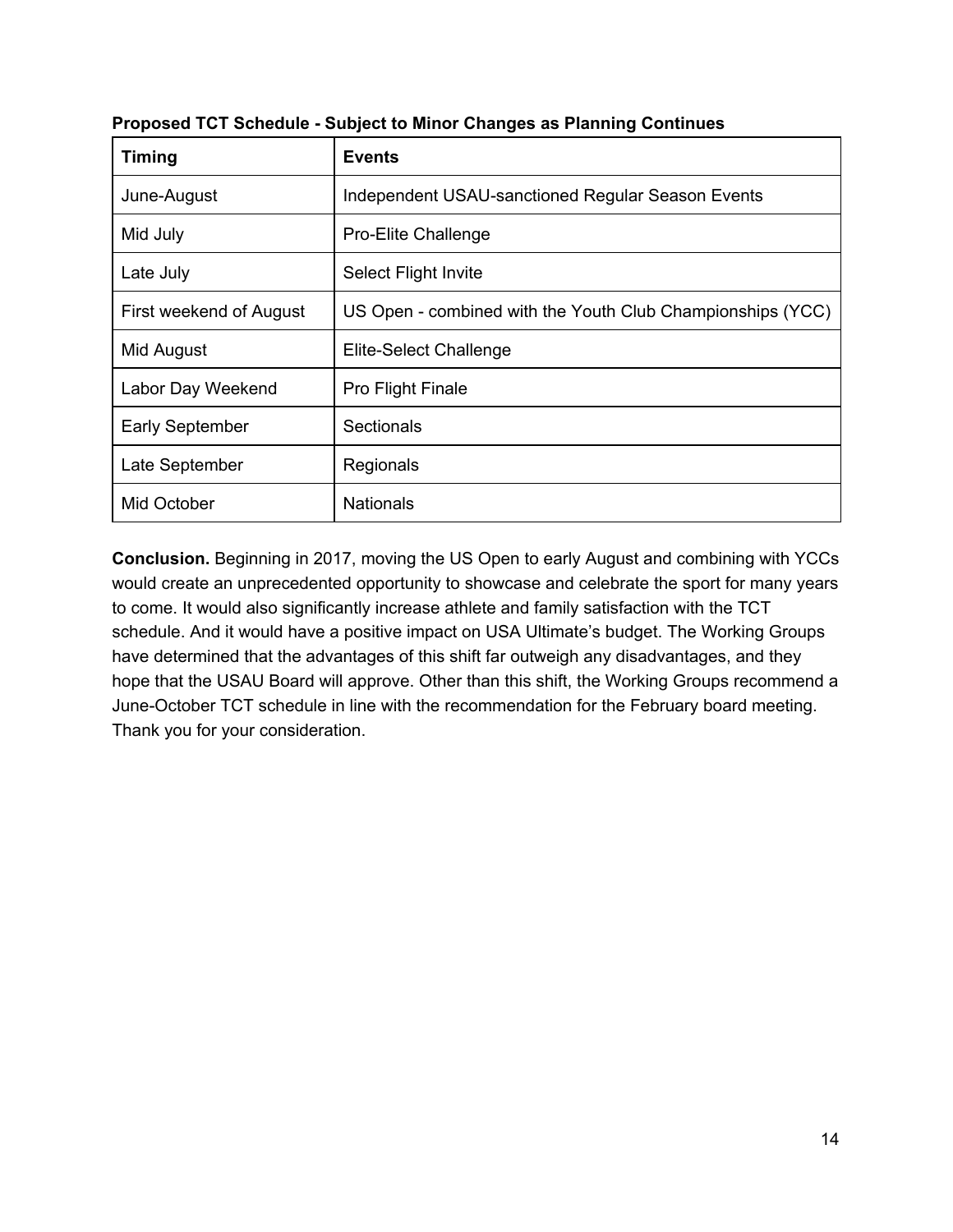# **Appendix C: USAU BoD Transparency Proposal**

**Submitter:** Kyle Weisbrod

# **Background:**

USAU defines ultimate as a "player defined and controlled…team sport". That definition goes beyond our on field officiating process to include our governance.

In an effort to make it easier for players to define and control the sport, I am bringing forth these proposals which would help current members understand current policies, what is being considered at upcoming board meetings, and how their representatives are voting. Doing so will help USAU make more informed decisions regarding policies and programs and help ensure that members are more bought in to those decisions – helping to achieve the organization's goals.

Currently, active USAU policies are not very accessible. Those that are available are typically found in past Board Meeting minutes meaning that, if members want to find them, they have to know about them and then search through dozens of Board Meeting minutes. For example, to find the Gender Equity policy, a member would have to find the policy in the meeting minutes from January 2013. If they found the July 2008 Board meeting notes, they might think they've found the current policy even though it was updated later.

Other policies, like USAU's transgender and alcohol policies are not available in Board Meeting minutes.

At times, the lack of transparency has created a lack of efficiency on the Board itself. As an example, the current USAU alcohol policy was approved in October of 2010. An almost identical policy was proposed in January 2012 but was voted down for reasons that seemingly would have also applied to the currently in place policy.

# **Proposal Wording:**

Part 1: The USAU CEO will maintain a repository of non-confidential organizational policies on the USAU website. For policies approved by the Board of Directors, this will include the date of approval, the vote, and a link to the Board Meeting minutes.

Part 2: Prior to each regular board meetings, the President and CEO will post the meeting agenda, including the full text of all proposals, on the USAU website. This information will be posted no later than seventy-two hours prior to the start of the meeting.

# **Pros/Cons:**

| Pros:                                                                                                                     | Cons:                                                                                                                                                              |
|---------------------------------------------------------------------------------------------------------------------------|--------------------------------------------------------------------------------------------------------------------------------------------------------------------|
| A better understanding of current<br>USAU policies, and how they evolved, helps<br>members understand what is expected of | Risk of a "tyranny of the majority"<br>where popular will conflicts with either<br>prganizational best practices or a perception of<br>"what is best for ultimate" |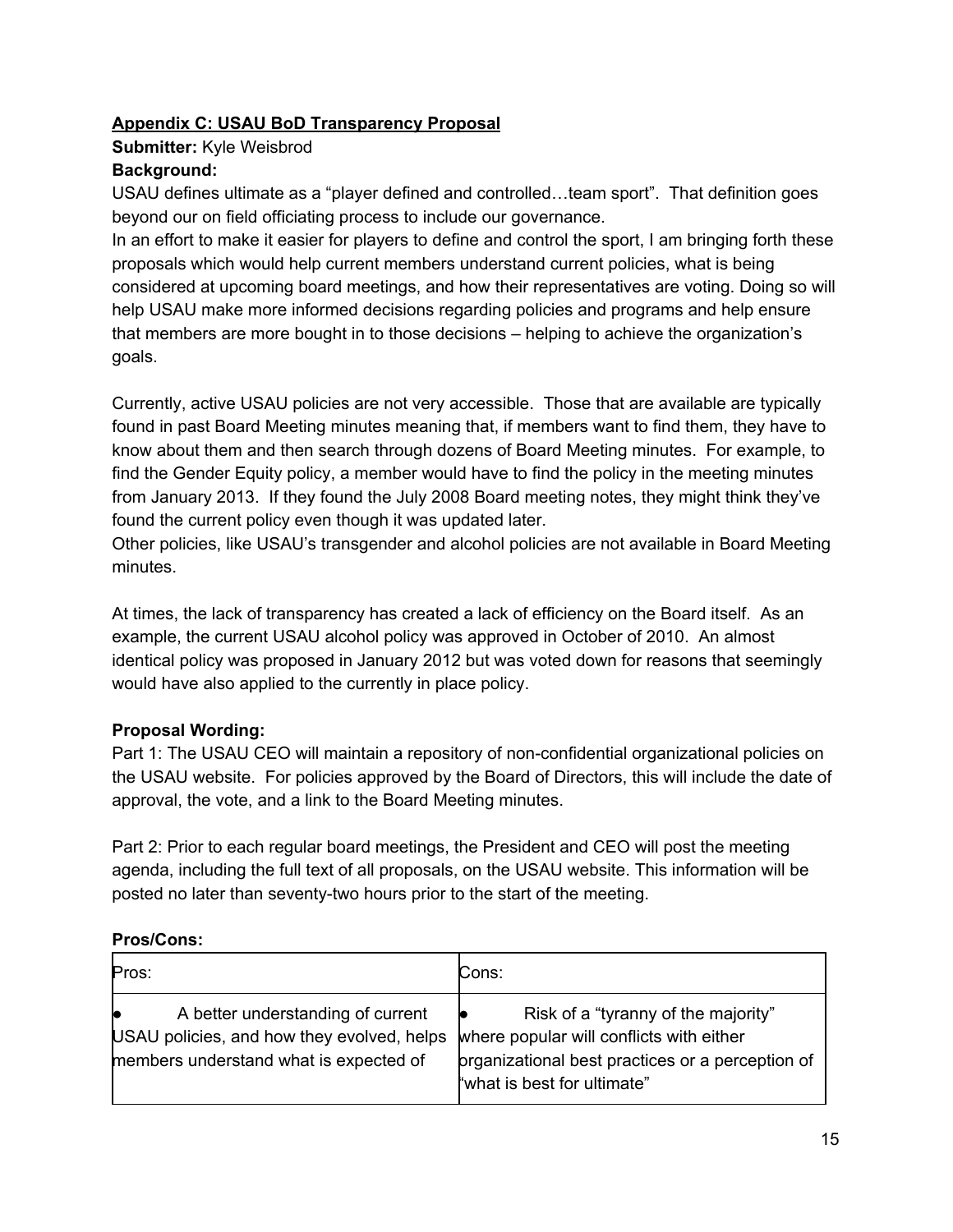| them and helps improve adherence to<br>policies<br>Understanding of current USAU<br>policies allows members to voice<br>support/disagreement/potential<br>improvements which helps move toward<br>better policies<br>An easy to use repository of<br>policies helps to provide a historical record<br>which helps inform the Board of Directors to<br>reduce redundancy and increase efficiency<br>in policy making<br>Understanding of upcoming Board<br>level proposals allows members to<br>proactively reach out to directors to provide<br>additional perspectives and information to<br>help improve Board decision making<br>Increased transparency will engage<br>members in the decision making process<br>and improve buy-in<br>Transparency in voting records will<br>allow members to elect Board Members in<br>line with the direction they want the sport to<br>go<br>Increased transparency will create<br>incentives for Board Members to engage<br>with members more frequently to explain | Risk of politicization of the Board of<br>Directors where Directors defend their own<br>dissenting opinions over the final board<br>decision |
|-------------------------------------------------------------------------------------------------------------------------------------------------------------------------------------------------------------------------------------------------------------------------------------------------------------------------------------------------------------------------------------------------------------------------------------------------------------------------------------------------------------------------------------------------------------------------------------------------------------------------------------------------------------------------------------------------------------------------------------------------------------------------------------------------------------------------------------------------------------------------------------------------------------------------------------------------------------------------------------------------------------|----------------------------------------------------------------------------------------------------------------------------------------------|
| votes helping to advance positive discussion<br>of ultimate and USAU                                                                                                                                                                                                                                                                                                                                                                                                                                                                                                                                                                                                                                                                                                                                                                                                                                                                                                                                        |                                                                                                                                              |

# **Financial Implications:**

Part 1: Staff time required to compile current policies and put them on website. Minimal ongoing time commitment to maintain policies.

Part 2: Staff time to publish meeting agenda. Should be minimal.

# **Conclusion:**

Transparency is key for ultimate to continue to be a player driven sport that puts the playing experience at the forefront and to live up to the USAU's definitions of what ultimate is and our core values. These policies will help move USAU toward much greater levels of transparency and help engage members to drive the organization and sport forward. The Board of Directors will still have decision making authority. If a popularly supported policy puts the organization and sport at risk, Board Members can still choose to vote against it. Increased transparency will